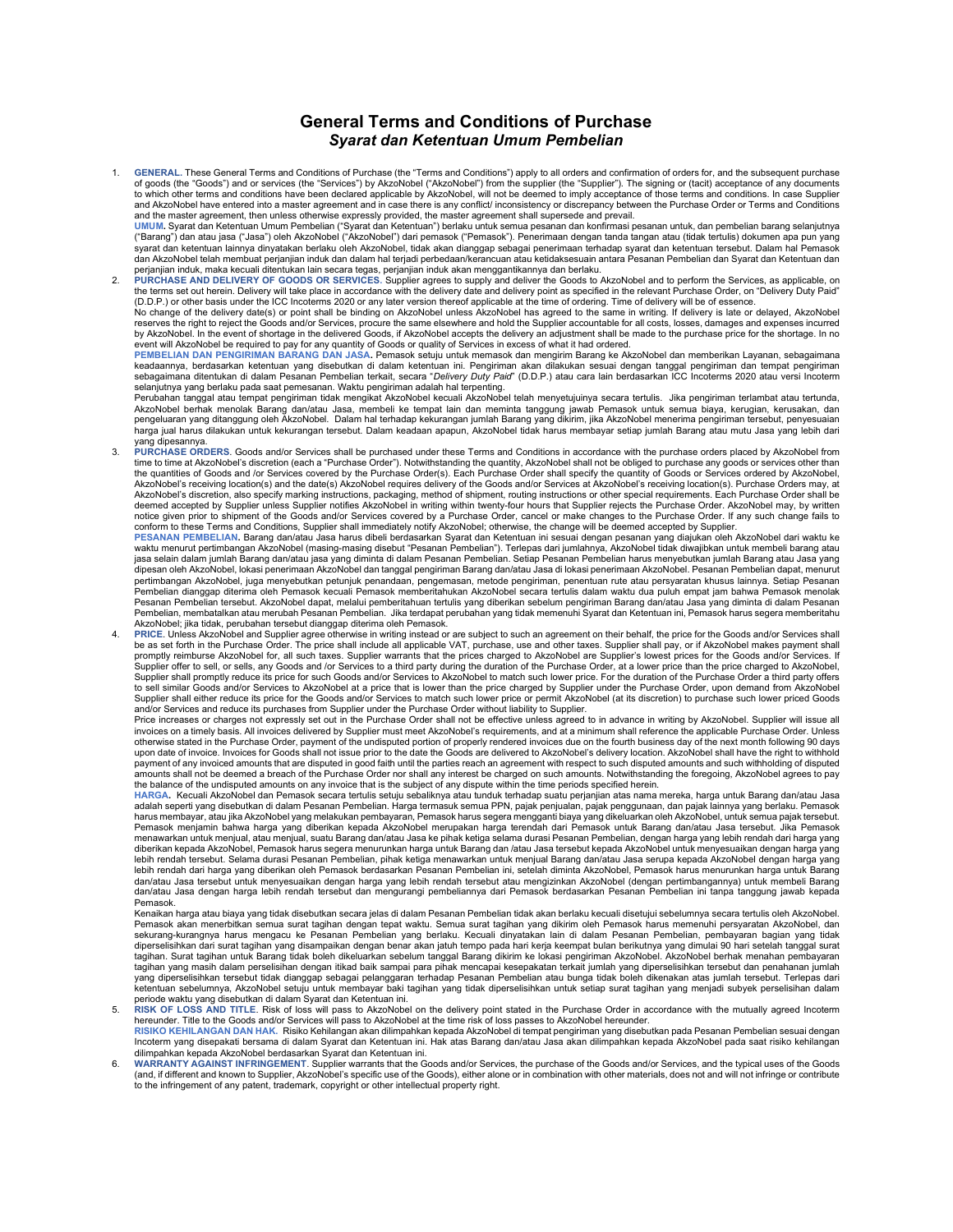**JAMINAN TERHADAP PELANGGARAN**. Pemasok menjamin bahwa Barang dan/atau Jasa, pembelian Barang dan/atau Jasa, dan penggunaan tertentu Barang (dan, jika<br>berbeda dan diketahui oleh Pemasok, penggunaan Barang secara khusus ole tidak akan melanggar atau turut menyebabkan pelanggaran terhadap suatu peten, merek dagang, hak cipta, atau hak kekayaan intelektual lainnya.

GOODS WARRANTIES. Supplier warrants that at the time they are delivered to AkzoNobel's receiving facility and for their shelf life (or for Goods not having a shelf life for<br>a reasonable period after delivery taking into ac Specifications (in which case the Specifications shall control) conform to all samples or descriptions provided to AkzoNobel; (iii) be free from defects in materials and workmanship; (iv) be merchantable; and (v) if Supplier has knowledge of AkzoNobel's intended use, be fit for such use. Supplier further warrants that the Good shall be properly packaged and labelled and that the Goods shall be free and clear of all liens and encumbrances and that Supplier shall transfer to AkzoNobel, at the time title to the Goods passes, good and marketable title to same. The warranties by Supplier set forth herein shall survive any inspection, testing, delivery or acceptance of, or payment by AkzoNobel for, the Goods.

**JAMINAN BARANG.** Pemasok menjamin bahwa Barang pada saat dikirim ke tempat penerimaan AkzoNobel dan selama masa simpannya (atau selama Produk tidak<br>memiliki masa simpan selama periode yang wajar selam pamuntum selamang ma kerusakan material dan produk; (iv) dapat diperjualbelikan; dan (v) jika Pemasok telah mengetahui kegunaan yang diinginkan oleh AkzoNobel, sesuai dengan kegunaan<br>tersebut. Pemasok selanjutnya menjamin bahwa Barang akan di pemebebanan dan bahwa Pemasok harus mengalihkan kepada AkzoNobel, pada saat hak atas Barang tersebut beralih, hak yang sah dan dapat diperjualbelikan (good

a*nd marketable title)* atas Produk tersebut. Jaminan oleh Pemasok yang disebutkan di dalam Syarat dan Ketentuan ini akan tetap berlaku setelah dilakukannya pemeriksaan,<br>pengujian, penyerahan atau penerimaan, atau pembayar providing the Services he will use only personnel with the skills, training, expertise, and qualifications necessary to carry out such Services. AkzoNobel reserves the right to object to any of the Supplier's personnel engaged in the performance of Services who, in the reasonable opinion of AkzoNobel, are lacking in appropriate skills or qualifications, engage in misconduct, constitute a safety r qualifications, engage in misconduct, constitute a safety risk or hazard or are incompetent or negligent, and the Supplier shall promptly remove such personnel from the<br>performance of any Services upon receipt of such noti

JAMINAN JASA. Pemasok harus menyediakan semua Jasa dengan menerapkan tingkat keterampilan, ketekunan, kehati-hatian, yang diharapkan dari penyedia jasa profesional; dan sesuai dengan semua Spesifikasi menurut kebijakan, panduan, dan kode etik AkzoNobel yang berlaku terhadap Pemasok. Pemasok berjanji bahwa saat<br>menyediakan Jasa, Pemasok hanya akan mempekerjakan personil ya tersebut. AkzoNobel berhak menolak setiap personil Pemasok yang terlibat di dalam penyediaan Jasa yang, menurut pendapat wajar AkzoNobel, kurang memiliki<br>keterampilan atau kualifikasi yang sesuai, terlibat di dalam perilak atau lalai, dan Pemasok harus segera mengganti personil tersebut dari penyediaan Jasa apapun setelah menerima pemberitahuan tersebut, dan tidak boleh mempekerjakan

kembali pegawai yang diganti tersebut sehubungan dengan Jasa yang dikerjakan tanpa persetujuan tertulis sebelumnya dari AkzoNobel.<br>9. COMPLIANCE WITH LAWS, RESPONSIBLE CARE®. Supplier shall comply with, and Supplier r applicable laws. Without limiting the generality of the foregoing, Supplier shall at all times comply with the AkzoNobel Business Partner Code of Conduct as published at the<br>date of ordering on www.akzonobel.com, all appli employment, safety, the environment, competition, anti-corruption and bribery and export controls and sanctions. Supplier, at its own expense, shall obtain and maintain all certifications, authorizations, licenses and permits necessary to conduct its business and perform its obligations under the Purchase Order.<br>COMPLIANCE WITH REACH POST-BREXIT: It is a material condition that all deliveries

regulation (EC 1907/2006), and where Supplier is not the EU-27 manufacturer or importer Supplier is obliged to ensure that all substances delivered are registered by another actor in the supply chain based in the EU; and (ii) the draft UK-REACH regulations as set out in the Draft Statutory Instrument 2019 No. 000 (currently titled the REACH etc. (Amendment etc.) (EU Exit) Regulations 2019) should they be enacted and brought into force, or any other alternate UK Instrument or legislation in force in the<br>UK which may apply to the goods stated on this purc registered with, the appropriate UK Authorities as prescribed by such Instruments or legislation, and that the goods further will be in accordance with the requirements of

any such Instruments or legislation.<br>KEPATUHAN TERHADAP HUKUM, RESPONSIBLE CARE®. Pemasok harus mematuhi, dan Pemasok menyatakan dan menjamin bahwa semua Barang yang dikirim ke AkzoNobel sesuai dengan, dan diproduksi, dikemas, diberi label, dikirim, dan dijual sesuai, persyaratan Responsible Care® Global Charter dan semua hukum yang berlaku. Dengan tidak membatasi ketentuan yang telah disebutkan sebelumnya, Pemasok harus sepanjang waktu mematuhi Kode Etik Mitra Bisnis AkzoNobel seperti diterbitkan pada tanggal pesanan di www.akzonobel.com, semua hukum, aturan, regulasi, dan persyaratan perundang-undangan yang dari waktu ke waktu berlaku yang berkaitan dengan tenaga kerja dan ketenagakerjaan, keselamatan, lingkungan hidup, persaingan, anti korupsi dan penyuapan serta kendali dan sanksi ekspor. Pemasok, dengan biayanya sendiri, harus mendapatkan dan menjaga keberlakuan semua sertifikat, persetujuan, lisensi, dan surat izin yang diperlukan untuk menjalankan bisnisnya dan untuk aksanakan kewajibannya berdasarkan Pesanan Pembelian.

KEPATUHAN TERHADAP *REACH POST-BREXIT*: Ini merupakan ketentuan material bahwa semua pengiriman ke AkzoNobel berdasarkan Pesanan Pembelian harus<br>mematuhi (i) regulasi EU REACH (EC 1907/2006), dan dimana Pemasok bukan merup semua zat yang dikirim didaftarkan oleh aktor lain dalam rantai pasokan yang berbasis di EU; dan (ii) draf regulasi UK-REACH seperti disebutkan di dalam *Draft Statutory*<br>*Instrument* 2019 No. 000 (sekarang berjudul REACH atau undang-undang Inggris pengganti lainnya yang berlaku di Inggris yang dapat berlaku terhadap barang-barang yang disebutkan di dalam pesanan pembelian, dan Pemasok haris memastikan tanpa biaya kepada kami bahwa bahan-bahan yang digunakan di dalam barang akan diberitahu secara tepat waktu kepada, dan didaftarkan<br>pada, Badan Otoritas Inggris yang sesuai sebagai ditentukan oleh yang ditentukan oleh Peraturan hukum atau undang-undang tersebut.

10. INSPECTION AND REJECTION. The Goods and/or Services (as applicable) are subject, at AkzoNobel's discretion, to inspection and testing by AkzoNobel before or after<br>delivery. AkzoNobel's inspection, receipt and payment f may retain or reject non-conforming Goods. In the case of rejected Goods, AkzoNobel may, at Supplier's risk and expense, ship the Goods to Supplier and Supplier shall<br>accept their return and, at AkzoNobel's option, Supplie or (ii) promptly provide replacement conforming Goods. In the case AkzoNobel elects to retain non-conforming Goods, Supplier shall issue a partial refund or credit of the<br>purchase price to AkzoNobel, as determined by good by AkzoNobel hereunder shall not be in limitation of any rights which AkzoNobel may have under these Terms and Conditions or under applicable law.<br>In the case of rejected Services, Supplier shall (i) refund the purchase pr

promptly provide services to replace the non-conforming ones at no additional cost.

PEMERIKSAAN DAN PENOLAKAN. Barang dan/atau Jasa (sebagaimana keadaannya), berdasarkan pertimbangan AkzoNobel, harus diperiksa dan diuji oleh AkzoNobel<br>sebelum dan setelah dikirim. Pemeriksaan, penerimaan, dan pembayaran be dapat, dengan risiko dan biaya ditanggung oleh Pemasok, mengirim Barang tersebut ke Pemasok dan Pemasok harus menerima pengembalian Barang tersebut, dan berdasarkan pilihan AkzoNobel, Pemasok harus (i) mengembalikan uang harga pembelian (atau jika harga pembelian belum dibayar, menerbitkan kredit untuk harga pembelian) Barang tersebut dan (ii) segera mengganti dengan Barang yang sesuai. Jika AkzoNobel memilih untuk menahan Barang yang tidak sesuai tersebut, Pemasok<br>harus mengembalikan sebagian pembayaran atau karakan kemakan p semua biaya, kerugian, kerusakan, dan pengeluaran yang ditanggung oleh AkzoNobel sehubungan dengan Barang tersebut. Setiap hak yang digunakan oleh AkzoNobel<br>berdasarkan Syarat dan Ketentuan ini tidak hanya terbatas pada se

yang berlaku.<br>Dalam hal Jasa ditolak, Pemasok harus (i) mengembalikan uang harga pembelian (atau jika harga pembelian belum dibayar, menerbitkan kredit untuk harga pembelian)<br>Jasa tersebut dan (ii) segera memberikan Jasa u

successors, assigns, contractors, customers, distributors, resellers, agents and representatives (the "Indemnified Parties") from and against any and all claims, lawsuits, damages, costs, losses, fines, penalties, legal fees and expenses ("Claims") resulting from or arising out of Supplier's negligence or breach of the Purchase Order and these Terms and Conditions (including without limitation any warranty) or any defects in the Goods or non-conformity of the Services.<br>PENGGANTIAN KERUGIAN OLEH PEMASOK. Pemasok harus secara penuh mengganti kerugian dan membebas

pegawai, pengganti, orang yang ditugaskan, kontraktor, pelanggan, distributor, pengecer, agen, dan perwakilannya ("Pihak-Pihak yang Diganti Rugi) dari dan terhadap<br>setiap dan semua klaim, tuntutan, kerusakan, biaya, kerugi pelanggaran Pemasok terhadap Syarat dan Ketentuan ini (termasuk namun tanpa pembatasan, setiap jaminan) atau setiap kerusakan pada Barang atau ketidakse Jasa yang diberikan.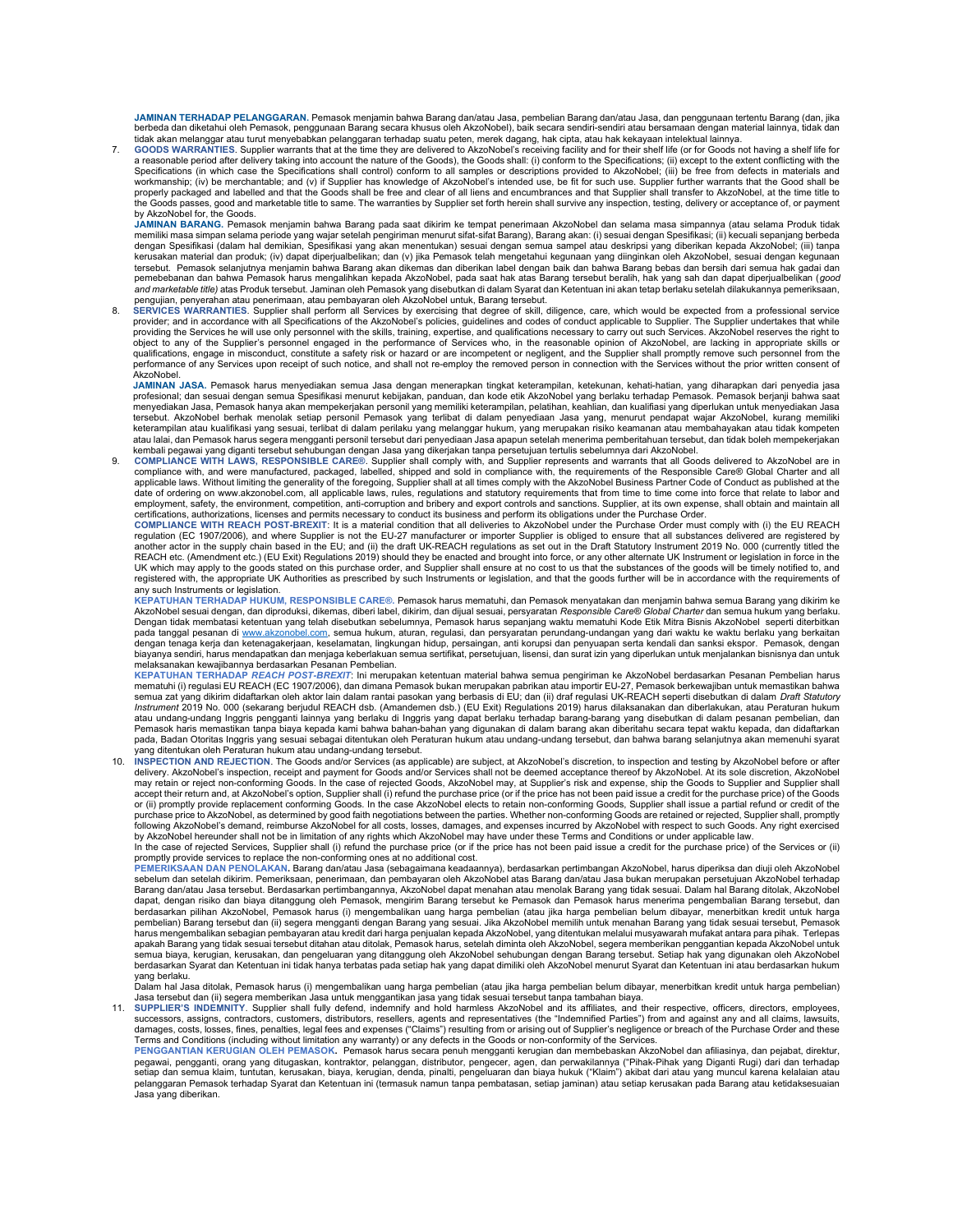- 12. SET OFF. AkzoNobel may set off any loss, damage, liability or claim that AkzoNobel or any of its affiliates may have against Supplier against any performance or payment due to Supplier under the Purchase Order.
- PERJUMPAAN UTANG. AkzoNobel dapat memberlakukan perjumpaan utang untuk setiap kerugian, kerusakan, kewajiban atau klaim yang mungkin dimiliki oleh AkzoNobel atau setiap afiliasinya terhadap Pemasok untuk setiap pekerjaan atau pembayaran yang harus dibayarkan kepada Pemasok berdasarkan Pesanan Pembelian.<br>13. REMEDIES. The remedies reserved herein by AkzoNobel are cumulative and
- breach by AkzoNobel or any delay by AkzoNobel in the enforcement of any Purchase Order or any provision of these Terms and Conditions shall constitute a waiver of any other prior, concurrent or subsequent breach of the same or any other provision of the Purchase Order or these Terms and Conditions. UPAYA PERBAIKAN. Upaya perbaikan yang dimiliki oleh AkzoNobel dalam Syarat dan Ketentuan ini bersifat kumulatif dan merupakan tambahan selain upaya perbaikan
- lainnya atau yang akan diberikan berdasarkan hukum atau keadilan. Pengesampingan atas pelanggaran apapun oleh AkzoNobel atau setiap keterlambatan oleh AkzoNobel dalam pelaksanaan Pesanan Pembelian atau klausul Syarat dan Ketentuan ini bukan merupakan pengesampingan atas pelanggaran sebelumnya, bersamaan, atau
- selanjutnya atas ketentuan yang sama atau klausul lainnya yang ada pada Pesanan Pembelian dan Syarat dan Ketentuan ini.<br>14. SAFETY. If any of Supplier's employees, agents, or representatives ("Supplier Personnel") enter up KESELAMATAN. Jika pegawai, agen, atau perwakilan Pemasok ("Personil Pemasok") memasuki fasilitas milik AkzoNobel, Pemasok harus memastikan bahwa Personil Pemasok tersebut mematuhi dan mengikuti semua hukum dan peraturan tentang Kesehatan, keselamatan, dan aturan dan regulasi lainnya yang ditetapkan oleh AkzoNobel.<br>Pemasok akan bertanggung jawab sepenuhnya atas perilaku Pers membebaskan Pihak-Pihak Yang Diganti Rugi terhadap semua Klaim akibat atau yang muncul dari cidera fisik atau kematian Personil Pemasok yang terjadi di fasilitas milik
- **AkzoNobel** 15. LIMITATION OF LIABILITY. Except for damages that are the result of the gross negligence or wilful misconduct of a party, in no event will AkzoNobel be liable to Supplier<br>or any other person for any indirect, incidental to the Purchase Order or these Terms and Conditions.

PEMBATASAN TANGGUNG JAWAB. Kecuali untuk kerugian akibat kelalaian berat atau kesalahan yang disengaja oleh salah satu Pihak, dalam keadaan apapun,<br>AkzoNobel tidak bertanggung jawab kepada Pemasok atau pihak lainnya atas s termasuk kehilangan laba, data, goodwill, atau peluang bisnis akibat hal-hal yang berkaitan dengan Pesanan Pembelian dan Syarat dan Ketentuan ini.

16. FORCE MAJEURE, ALLOCATION. Neither Party will be liable in any respect for failure to perform its obligations under the Purchase Order if prevented by war (declared<br>or undeclared), national emergency, fire, flood, wind any other cause of like or different kind beyond the control of the affected Party (each a "Force Majeure"). During any period of shortage due to a Force Majeure, Supplier<br>shall allocate its available supply of Goods such reduction in Goods available for sale by Supplier. In the event that the duration of a Force Majeure exceeds sixty (60) days or is reasonably expected to exceed sixty (60) days, AkzoNobel may terminate the Purchase Order, without liability, by giving written notice of termination to Supplier.

KEADAAN KAHAR, ALOKASI. Tidak ada satu Pihak pun yang harus bertanggung jawab atas setiap kegagalan dalam melaksanakan kewajibannya berdasarkan Pesanan Pembelian jika terhalang oleh perang (dinyatakan atau tidak dinyatakan), darurat nasional, kebakaran, banjir, badai atau bencana alam lainnya, keputusan atau penetapan pemerintah manapun, baik pemerintah asing, pemerintah pusat, atau pemerintah daerah, baik sah maupun tidak, atau penyebab lainnya yang serupa atau berbeda yang<br>berada di luar kendali Pihak yang terkena dampak (masing-masin Kahar, Pemasok harus sedemikian rupa mengalokasikan persediaan Barang yang ada, secara persentase, penurunan jumlah Barang yang ada untuk AkzoNobel tidak lebih<br>besar dari seluruh penurunan jumlah barang yang tersedia untuk secara wajar diperkirakan akan berlangsung lebih dari enam puluh (60) hari, AkzoNobel dapat menghentikan Pesanan Pembelian, tanpa tanggung jawab apapun, dengan memberikan pemberitahuan tertulis tentang penghentian Pesanan Pembelian kepada Pemasok.

17. CONFIDENTIALITY. All data or information obtained by Supplier from or concerning AkzoNobel, whether obtained verbally, in writing or otherwise shall be and shall remain he property of AkzoNobel. Supplier shall not disclose said information to any third party, shall use said information solely for the purpose of performing these Terms and Conditions and shall make said information available only to such of its personnel as have a need to know said information for said purpose. Supplier shall not disclose or refer to any part of the Purchase Order in any external communication or in any publication without the prior written consent of AkzoNobel. Neither Supplier nor any of its affiliates shall in any way use or cause to be used the name or mark AkzoNobel, or any AkzoNobel logo or trademark or any mark or name resembling them for any purpose<br>including but not limited to advertisements, sales prom or publish that Supplier does business with AkzoNobel without the prior written consent of AkzoNobel.

<mark>KERAHASIAAN</mark>. Semua data dan informasi yang didapat oleh Pemasok dari atau sehubungan dengan AkzoNobel, baik secara lisan, tertulis atau cara lainnya merupakan<br>dan akan tetap menjadi milik AkzoNobel. Pemasok dilarang mem mata untuk tujuan pelaksanaan Syarat dan Ketentuan ini dan hanya memberikan informasi tersebut kepada personilnya yang memang harus mengetahui informasi tersebut sesuai tujuannya. Pemasok dilarang mengungkapkan atau meneruskan setiap bagian dari Pesanan Pembelian ke dalam komunikasi eksternal apapun atau ke dalam publikasi apapun tanpa persetujuan tertulis sebelumnya dari AkzoNobel. Baik Pemasok atau afiliasinya dengan cara apapun dilarang menggunakan atau meminta untuk menggunakan nama atau merek AkzoNobel, atau atau merek dagang AkzoNobel atau merek atau nama lainnya yang menyerupai untuk tujuan apapun termasuk namun<br>tidak terbatas pada iklan, materi promosi penjualan atau publikasi dal mengiklankan atau mempublikasikan bahwa Pemasok melakukan bisnis dengan AkzoNobel tanpa persetujuan tertulis sebelumnya dari AkzoNobel.<br>(i), TERMINATION. Notwithstanding the duration of the Purchase Order, AkzoNobel may ca

there is a change in the management, ownership or control of Supplier; (ii) Supplier commits a material breach of the Purchase Order or these Terms and Conditions or (iii) Supplier enters into liquidation (whether voluntary or compulsory) except a solvent voluntary liquidation for the purposes only of reconstruction or amalgamation, or has a<br>receiver and/or manager, administrator or administ events set out in the foregoing in any jurisdiction. No cancellation will relieve Supplier of any breach of the Purchase Order.<br>PENGHENTIAN. Terlepas dari durasi Pesanan Pembelian, AkzoNobel dapat membatalkan Pesanan Pembe

PENGHENTIAN. Terlepas dari durasi Pesanan Pembelian, AkzoNobel dapat membatalkan Pesanan Pembelian setelah memberikan pemberitahuan tertulis kpeada Pemasok yang berlaku segera jika (i) terjadi perubahan manajemen, kepemilikan, atau pengendalian pada Pemasok; (ii) Pemasok melakukan pelanggaran material terhadap<br>Pesanan Pembelian atau Syarat dan Ketentuan ini atau (iii) rekonstruksi atau peleburan, atau kurator dan/atau pengelola, pemberes, atau pengampu administratif telah ditunjuk atas usahanya atau sebagian usahanya, atau suatu<br>keputusan telah diambil atau permohonan telah diajukan ke sehubungan dengan perusahaan Pemasok, atau jika Pemasok mengalami setiap langkah dan peristiwa yang serupa dengan langkah atau peristiwa tersebut di atas di

yurisdiksi manapun. Pembatalan tidak akan melepaskan Pemasok dari setiap pelanggaran terhadap Pesanan Pembelian.<br>19. ASSIGNMENT AND SUBCONTRACTING. Supplier may not delegate, assign, transfer, grant any security interest o benefit of all or any part of the Purchase Order, nor sub-contract or novate any or all of its obligations under the Purchase Order without prior written consent from AkzoNobel. AkzoNobel may assign, transfer, hold on trust or deal in any other manner with the benefit of all or any part of the Purchase Order, or sub-contract or novate any or all of its obligations under the Purchase Order without Supplier's consent.

PENGALIHAN DAN ALIH KONTRAK. Pemasok dilarang mengalihkan, melimpahkan, menyerahkan, memberikan hak jaminan atas, mempertanggungkan dalam<br>perwaliamanatan atau mentransaksikan dengan cara apapun semua atau setiap manfaat da .<br>semua kewajibannya berdasarkan Pesanan Pembelian tanpa persetujuan tertulis sebelumnya dari AkzoNobel. AkzoNobel dapat mengalihkan, melimpahkan, menyerahkan, memberikan hak jaminan atas, mempertanggungkan dalam perwaliamanatan atau mentransaksikan dengan cara apapun juga semua atau setiap manfaat dari Pesanan Pembelian, atau mengalihkontrakkan atau menovasi setiap atau semua kewajibannya berdasarkan Pesanan Pembelian ini tanpa persetujuan dari Pemasok.

- 20. NO THIRD-PARTY BENEFICIARIES. Nothing in the Purchase Order and these Terms and Conditions will confer any benefit or right upon any third party except for the Parties' successors or permitted assignees.<br>TIDAK ADA PENERIMA MANFAAT PIHAK KETIGA. Tidak ada bagian manapun di dalam Pesanan Pembelian dan Syarat dan Ketentuan ini yang akan memberikan
- manfaat atau hak kepada pihak ketiga manapun kecuali kepada para pengganti atau petugas yang diberikan wewenang oleh Para Pihak.<br>21. RELATIONSHIP OF THE PARTIES. Nothing in the Purchase Order and Terms and conditions an
- HUBUNGAN PARA PIHAK. Tidak ada bagian manapun di dalam Pesanan Pembelian dan Syarat dan Ketentuan dan tindakan yang dilakukan oleh Para Pihak berdasarkan<br>Perjanjian ini yang akan membentuk suatu kemitraan, usaha patungan,
- 22. COUNTERPARTS. These Terms and Conditions may be executed in any number of counterparts, and by the Parties on separate counterparts, but will not be effective until each Party has executed at least one counterpart. Each counterpart will constitute an original of these Terms and Conditions, but all the counterparts together will constitute but one and the same contract.

RANGKAP. Syarat dan Ketentuan ini dapat ditandatangani dalam beberapa rangkap, dan oleh Para Pihak dalam rangkap terpisah, tetapi tidak akan berlaku sebelum<br>masing-masing Pihak menandatanganinya setidaknya pada satu rangka bersama-sama akan menjadi satu kontrak yang sama.

23. COSTS AND EXPENSES. Each Party will pay its own costs relating to the negotiation, preparation, execution and performance of these Terms and Conditions.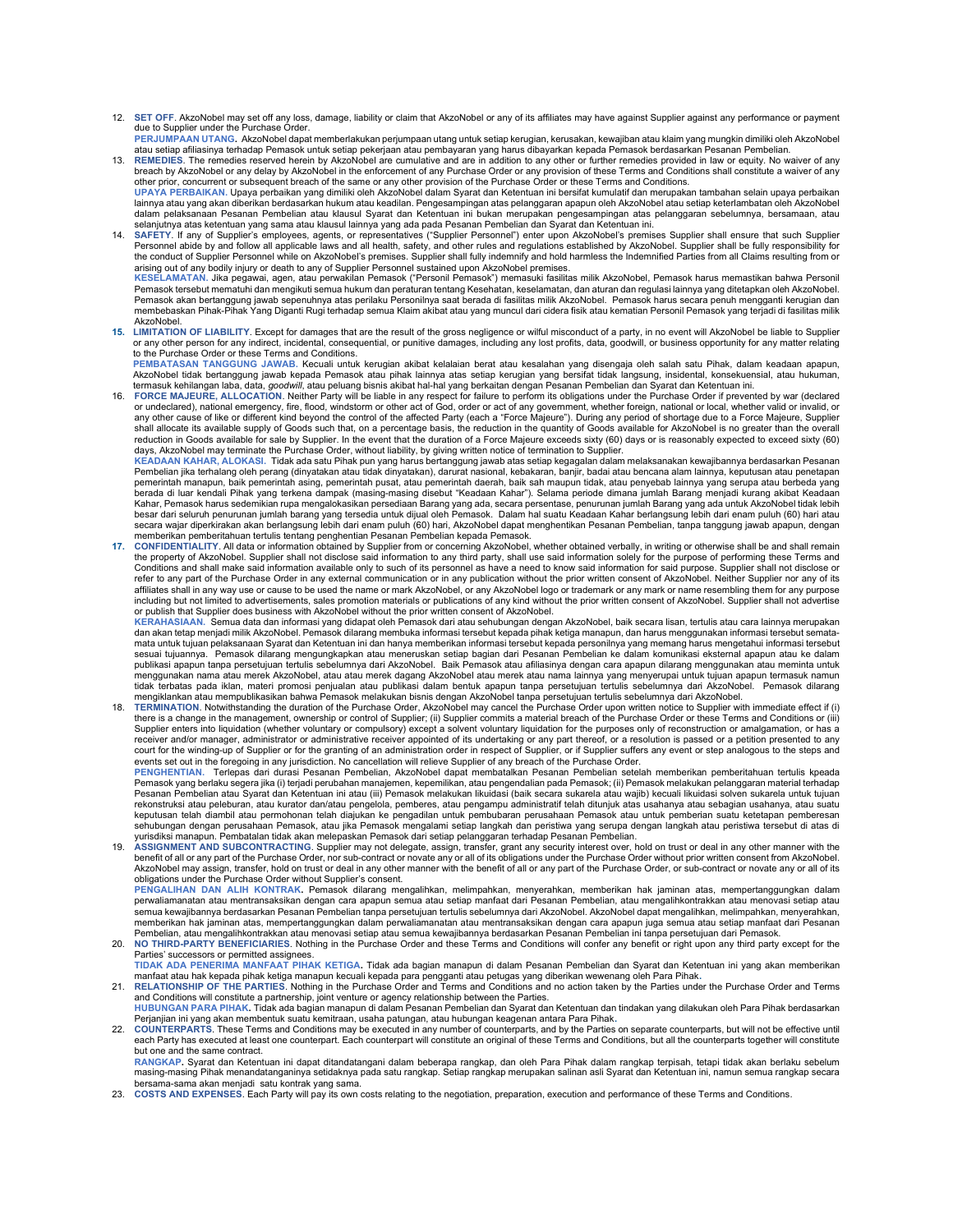BIAYA DAN PENGELUARAN. Masing-masing Pihak harus menanggung biayanya sendiri sehubungan dengan perundingan, penyusunan, penandatanganan dan

- pelaksanaan Syarat dan Ketentuan ini. 24. ENTIRE AGREEMENT. Without prejudice to Clause 1 above, The Parties may use Purchase Orders, releases, acknowledgements or other forms in connection with the purchase of Goods and/or Services under these Terms and Conditions. Each Party acknowledges that, in entering into these Terms and Conditions, it has not relied on any<br>statement, representation, warranty or contract of the
- KESELURUHAN PERJANJIAN. Tanpa mengurangi Klausul 1 di atas, para Pihak dapat menggunakan pesanan pembelian, surat pengeluaran barang, tanda terima atau form lainnya sehubungan dengan pembelian Barang dan/atau Jasa berdasarkan Syarat dan Ketentuan ini. Masing-masing Pihak menyatakan bahwa, dalam membuat<br>Syarat dan Ketentuan ini, masing-masing Pihak tidak bergantung pada pe dalam Syarat dan Ketentuan ini.
- 25. AMENDMENTS. Any amendment of or variation to these Terms and Conditions must be in writing and signed by authorized representative(s) of both Parties. PERUBAHAN. Setiap perubahan atau variasi terhadap Syarat dan Ketentuan ini harus dilakukan secara tertulis dan ditandatangani oleh perwakilan berwenang dari kedua
- belah Pihak. 26. WAIVER. No failure or delay by either Party in exercising any right or remedy provided under these Terms and Conditions or by law will constitute a waiver of that or any other right or remedy, nor will any single or partial exercise of any right or remedy preclude any other or further exercise of it or the exercise of any other right or remedy. No<br>waiver under these Terms and Conditions is

atau berdasarkan hukum tidak akan dianggap sebagai pengesampingan atas hak atau upaya perbaikan tersebut, atau hak atau upaya perbaikan lainnya, atau pelaksanaan<br>sebagian atau tidak sempurna atas suatu hak atau upaya perba pelaksanaan hak atau upaya perbaikan lainnya. Pengesampingan berdasarkan Syarat dan Ketentuan ini tidak akan berlaku kecuali dilakukan secara tertulis dan<br>ditandatangani oleh perwakilan berwenang dari kedua belah Pihak.

27. SEVERABILITY. If any provision in the Purchase Order or Terms and Conditions, for any reason, is invalid, illegal or unenforceable, in whole or in part, in any jurisdiction, such invalidity, illegality or unenforceability will not affect any other provision of these Terms and Conditions or invalidate or render unenforceable such provision in any other<br>jurisdiction. Upon a determination that an the original intent of the Parties as closely as possible in a mutually acceptable manner in order that the transactions contemplated herein are consummated as originally

contemplated to the greatest extent possible.<br>KETERPISAHAN. Jika ada ketentuan di dalam Pesanan Pembelian atau Syarat dan Ketentuan, karena alasan apapun, menjadi tidak sahih, tidak sah, atau tidak dapat diberlakukan, secara keseluruhan atau sebagian, di yurisdiksi manapun, ketidaksahihan, ketidaksahan, atau ketidakberlakuan tersebut tidak akan memengaruhi ketentuan lain yang ada di dalam Syarat dan Ketentuan ini atau membuat ketentuan tersebut menjadi tidak berlaku atau tidak dapat dilaksanakan di yurisdiksi lainnya. Setelah suatu ketentuan dinyatakan tidak sahih, tidak berlaku atau tidak dapat dilaksanakan, para pihak akan berunding dengan itikad baik untuk mengubah Syarat dan Ketentuan ini agar dapat menjalankan maksud para pihak seserupa mungkin dengan maksud awalnya dengan cara yang disetujui bersama sehingga transaksi yang dimaksudkan dalam Syarat dan Ketentuan ini dapat dijalankan sebisa mungkin sesuai dengan maksud awalnya.

28. NOTICES. All notices provided in connection with these Terms and Conditions will be in writing and will be deemed to have been given (a) when delivered by hand; (b) when<br>delivered if sent by an internationally recogni postage prepaid (return receipt requested, if available). The notices must be sent to the respective Parties at the address of the contact person set forth in the "Description of the Parties" (or at such other address for a Party as will be specified in a notice given in accordance with this Section). PEMBERITAHUAN. Semua pemberitahuan yang diberikan sehubungan dengan Syarat dan Ketentuan ini harus dilakukan secara tertulis dan akan dianggap telah diberikan

(a) ketika diserahkan langsung; (b) saat dikirimkan, jika dikirim melalui jasa antar yang diakui secara internasional; atau (c) pada hari ketiga (ke-3) setelah cap pos pertama<br>pada produk pos yang digunakan oleh pengirim j Pihak tersebut sesuai dengan Bagian ini). 29. HEADINGS. All headings and titles in these Terms and Conditions are inserted for convenience only and are not a part of these Terms and Conditions and will not affect the

interpretation of these Terms and Conditions.<br>BAGIAN KEPALA. Semua bagian kepala dan judul pada Syarat dan Ketentuan ini dimasukkan hanya untuk kemudahan saja, dan bukan merupakan bagian dari Syarat

dan Ketentuan ini dan tidak akan memengaruhi interpretasi terhadap Syarat dan Ketentuan ini.

30. ANNOUNCEMENTS. Unless otherwise required by law, a court or any governmental or regulatory authority, no announcement concerning the transaction contemplated by any ancillary matter will be made by either Party without required by law, a court or any governmental or regulatory authority, the Party concerned will take all such steps as may be reasonable and practicable in the circumstances to agree to the contents of such announcement with the other Party before making such announcement.

PENGUMUMAN. Kecuali dinyatakan lain oleh hukum, pengadilan atau badan pemerintah atau pihak berwenang, pengumuman mengenai transaksi yang dilakukan<br>berdasarkan Syarat dan Ketentuan ini atau hal-hal lain yang bersifat tamba lainnya. Dalam hal dimana suatu pengumuman disyaratkan oleh hukum, pengadilan atau badan pemerintah atau pihak berwenang, Pihak yang bersangkutan harus<br>melakukan semua tahapan yang wajar dan dapat dilakukan dalam situasi t pengumuman tersebut.

31. LANGUAGE. These Terms and Conditions is drafted in the English language. If these Terms and Conditions has been translated into multiple languages, the English language text will prevail. Each notice, demand, or other communication under or in connection with these Terms and Conditions must be in English or accompanied by an English translation and certified by an officer of the Party giving notice to be accurate.

BAHASA. Syarat dan Ketentuan ini disusun dalam Bahasa Inggris. Jika Syarat dan Ketentuan ini diterjemahkan ke dalam beberapa bahasa, naskah Bahasa Inggris yang akan berlaku. Setiap pemberitahuan, permintaan, atau komunikasi lainnya yang dibuat berdasarkan atau sehubungan dengan Syarat dan Ketentuan ini harus dalam Bahasa<br>Inggris atau disertai dengan terjemahan Bahasa Inggris dan

32. INTERPRETATION. These Terms and Conditions will be construed without regard to any presumption or rule requiring construction or interpretation against the Party drafting an instrument or causing any instrument to be drafted. In these Terms and Conditions: (i) a person includes a natural person, corporate or unincorporated body (whether or not having separate legal personality) and that person's personal representatives, successors and assigns; (ii) words in the singular include the plural and vice versa; (iii) a reference to one gender includes the other gender; (iv) any reference to a "day" means a period of twenty-four (24) hours running from midnight to midnight and<br>any reference to "business day" means a day oth .<br>This and Conditions is located; and (v) any references to times of day are to the time of day in the city in which the address of the AkzoNobel contact identified in these Terms and Conditions is located.

INTERPRETASI. Syarat dan Ketentuan ini akan ditafsirkan tanpa memperhatikan anggapan atau aturan yang mensyaratkan konstruksi atau interpretasi dari pihak yang<br>menyusun dokumen atau pihak yang meminta untuk menyusun dokume satu "hari" berarti periode waktu selama dua puluh empat (24) jam mulai dari tengah malam angah malam berikutnya dan setiap rujukan untuk satu "hari kerja"<br>berarti hari selain Sabtu, Minggu, atau libur nasional di kota di

- untuk waktu dalam hari adalah waktu dalam hari adalam waktu dalam hari di kota dimana alamat kontak AkzoNobel disebutkan di dalam Syarat dan Ketentuan ini berada.<br>33. SURVIVAL. No termination, completion, termination, expi or remedies of AkzoNobel, including all warranties and indemnities provided by Supplier, all of which shall survive. TETAP BERLAKU. Penghentian, penyelesaian, pengakhiran, atau pembatalan Syarat dan Ketentuan ini atau suatu Pesanan Pembelian tidak akan menghentikan atau mengakhiri setiap hak atau upaya perbaikan AkzoNobel, termasuk semua jaminan dan penggantian kerugian yang diberikan oleh Pemasok, semuanya itu akan tetap
- berlaku.<br>34. LAW AND DISPUTE RESOLUTION. The Purchase Order and these Terms and Conditions and all disputes arising out of or relating in any way to performance under the<br>Purchase Order and these Terms and Conditions, in Terms and Conditions, will be governed by the laws of the country and, if applicable, state or province, in which AkzoNobel's address (as stated on the first page of the<br>Purchase Order) is located, excluding always the Uni manner. Either party may institute the dispute resolution process by sending to the other a notice of the dispute (the "Dispute Notice"), stating the nature of the dispute and<br>the Party's position in reasonable detail. The the responding Party's position with respect to the dispute in reasonable detail. Within thirty (30) days of the date of the Dispute Response senior representatives of the Parties shall meet in good faith and attempt to resolve the dispute. If they are unable to resolve the dispute within sixty (60) days of the date of the Dispute Response, either Party may bring suit in the courts (federal, national, state, provincial or local) having jurisdiction over the subject matter of the dispute that are located in the city in which<br>AkzoNobel's address (as stated on the firs to such city.) Each Party consents and agrees to the jurisdiction and venue of such courts and agrees that all disputes arising out of or relating in any way to performance under the Purchase Order and these Terms and Conditions, including disputes involving the parent company, subsidiaries or affiliates of any Party to the Purchase Order